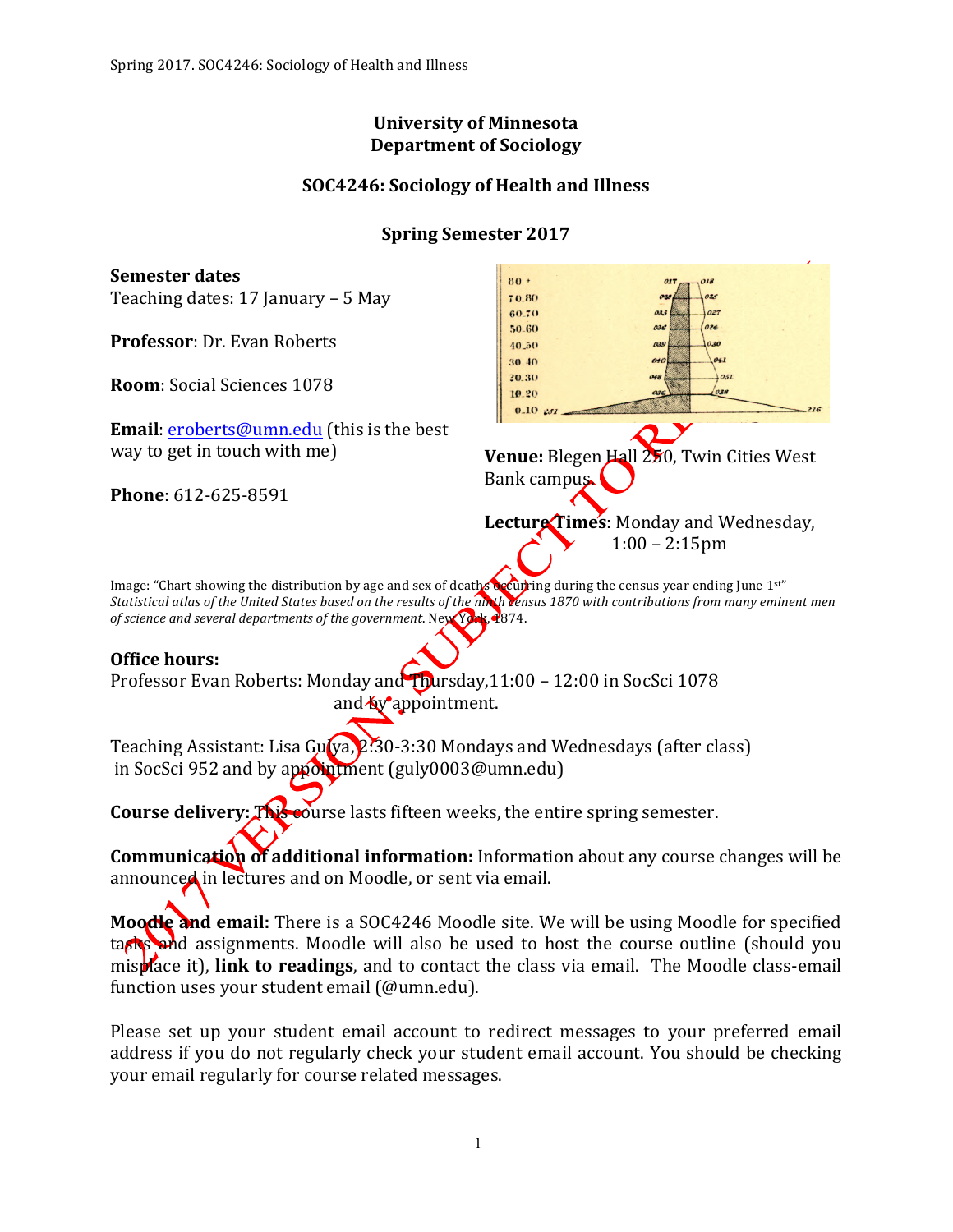**Email response policy**: You should check your email at least once every weekday. I expect that if I send an email about a class happening more than two days ahead you will read it and take any action required. (e.g; if  $\overline{1}$  send a message on Wednesday afternoon about Monday's discussion, you should have read it before Monday).

In return, you can expect that if you email me about SOC4246 I will reply within 24 hours (and hopefully sooner). The aim of this policy is to facilitate quick communication, but without raising the unreasonable expectation that you (or I) will always be checking  $em\ddot{\alpha}$ .

I encourage you to submit class-related queries via email. A written record of the discussion avoid confusion later. Also, if the answer to your question would be interesting to the rest of the class, email allows me to easily expand the discussion. You can be sure that if I forward correspondence to the rest of the class I will either ask your permission, or edit your question so it doesn't identify you.

#### **COURSE CONTENT**

This course is an introduction to the importance of health and illness in people's lives, how social structures impact who gets sick, how they are treated, and how the delivery of health care is organized. By the end of the course you will be familiar with the major debates in the sociology of health and illness, and understand that health and illness are not just biological processes, but profoundly shaped by the organization of society.

#### **Expected workload**

In accordance with CLA Guidelines, you are expected to devote 9 hours per week to SOC4246. This includes the 2.5 hours of class-time in lecture and discussion on Mondays and Wednesdays.

#### **Readings**

There are two kinds of required readings:

- $\bullet$  One assigned  $\text{text}$ 
	- o William C. Cockerham, *Medical Sociology*, New York: Routledge, 2016.
- Assigned articles that are available online, and distributed in advance of the class via Moodle or printed copies.

The hyperlinks for each article on Moodle will get you to a readable copy (HTML or PDF) if you are logged in on campus. If you want to get access from off-campus, you can

- Save the article while on campus to a device for reading later (this might include saving to a Dropbox folder or USB drive)
- Authenticate through the library website and search for the journal or use the citation linker.
- Connect to the UMN Virtual Private Network (http://www.oit.umn.edu/vpn/) and make it appear to the rest of the internet that you are on-campus.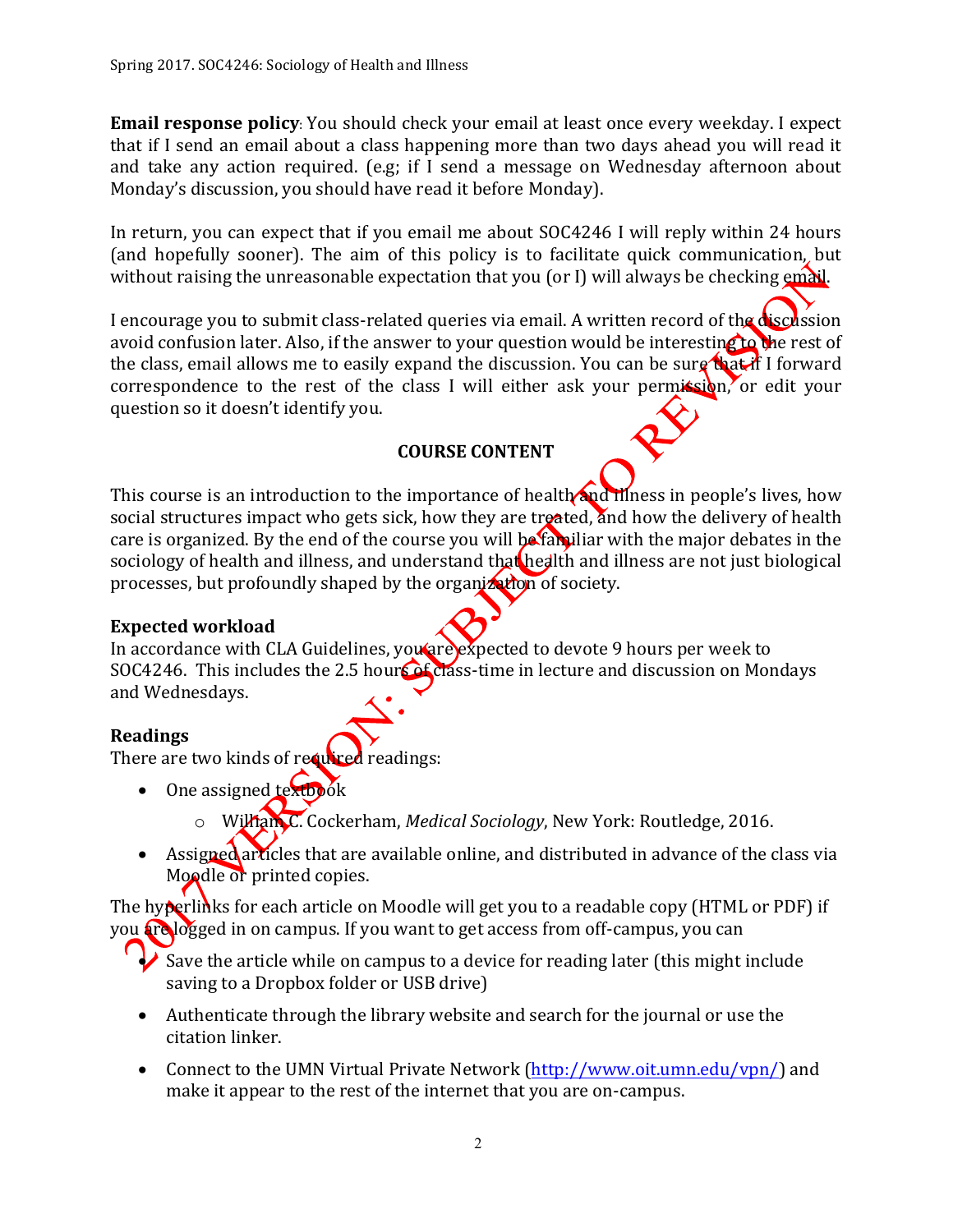#### **ASSESSMENT**

There are five pieces of assessment in SOC4246.

- 1. Quizzes  $(30\%)$ 
	- a. Your score on 10 of 12 quizzes on the assigned readings (25% total)
	- b. Contribution of questions to one weekly quiz (5% of total)
- 2. Preparation and participation in discussion  $(10\%)$ 
	- a. Contribution of questions and leadership of weekly article discussions ( $\frac{1}{2}$ )
	- b. Submission of brief notes on weekly assigned readings  $(5\% = 10 \times 0.5\%)$
- 3. Medical records data exploration and reflection (10%. Due Friday, 10 February)
- 4. Annotated bibliography and research proposal (20%. Due Tuesday, 21 March)
- 5. Final research paper (30%. Due Friday, 5 May)

You will work in groups to decide on the questions for your quiz and discussion leadership, but your grade will be determined by your individual contribution to these activities.

**Extra Credit**: You can earn up to  $1/3$  of a grade point (e.g.  $\overline{B}$ - becomes a B, a B becomes a B+) through two extra credit activities. Each of these activities is worth 1/6 of a grade point. There are three kinds of extra credit activities.

1. There is a plethora of health research going  $\omega$  here at the University of Minnesota. One of the premiere population centers in the world, the Minnesota Population Center (MPC) is located just down the hall from where our  $\sqrt{23}$  meets. It is in 50 Willey Hall. Health topics feature often on the roster of seminars by peal and visiting scholars. There are two weekly seminar series at the MPC (www.pop.umn.edu).

## Check with the professor to make sure that the seminar you plan to attend is a health **related seminar.**

To get extra credit, submix a one-page summary of the seminar that also includes the presentation title,  $\ln$  presenter's name/affiliation, and the seminar date and time. This must be submitted within two weeks of the seminar you attended and by 10 May 2017 for those attended after 1 May.

2. You can earn  $1/6$  of a grade point for participating in the Take Your Professor to Lunch program. Find 2-6 classmates (groups of 3-7 required) and we'll have lunch together and talk about health, college, life, and laughter. http://undergrad.umn.edu/typl.html

3. You can earn 1/6 of a grade point for each extra batch of medical records you explore and transcribe. Ask the professor for an additional batch of records by 3 February and finish this activity by Monday, 1 March!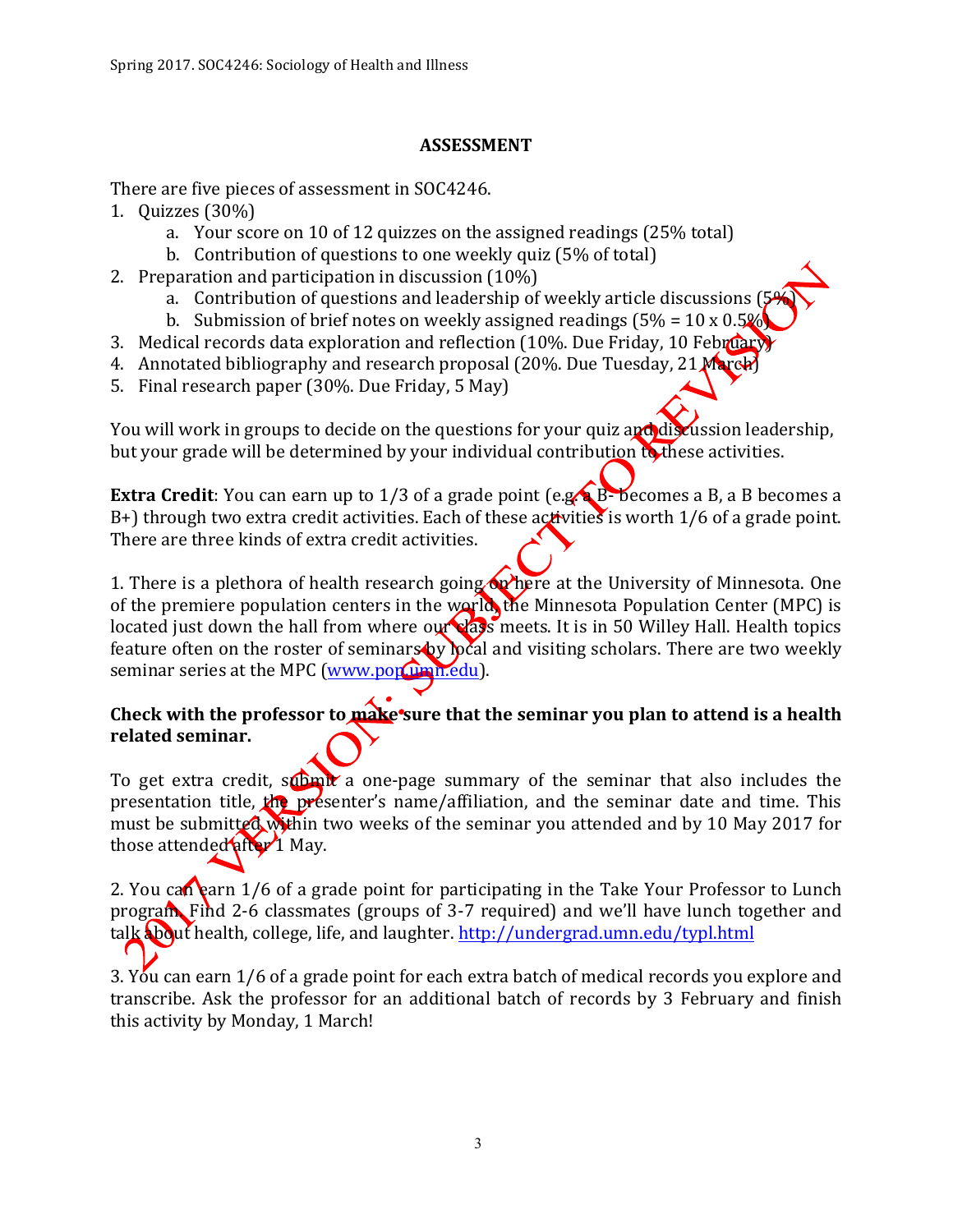#### **ATTENDANCE AND PARTICIPATION REQUIREMENTS**

**Lectures:** As young adults you are responsible for making up your own mind about your time. But you should know when making your decisions that, on average, students who study for an extra hour a day have a GPA that is one-third of a grade point higher (e.g; the extra hour of study raises your GPA from a B to a  $B+$ ).<sup>1</sup> I recommend that you attend as many lectures and discussions as you can to get the most out of the class.

Quizzes will be held in-class and make-up quizzes will require the submission of standard documentation for excused absences.

Quizzes may be held on either Monday or Wednesday, varying **week** to week!

## **PENALTIES FOR LATE WRITTEN WORK**

**1. Grace period for one assignment.** I realize that personal, medical, and miscellaneous events that prohibit students from turning work in on time do arise, and since this class is comprised of responsible adults, I have no desire  $\tan$  monitor reasons for late work. A 48hour grace period will be granted once per semeter to any student needing to take advantage of this policy. You are under no obligation to explain the circumstances to me, and the grace period can only be utilized once during the course of the semester.

**2. Penalties for subsequent late assignments.** After using their grace period students will be penalized for late submission of  $\sqrt{\Omega}$   $\approx$  a deduction of 5% for the first day late, and 2% per day thereafter, up to a maximum or **8** days, with weekends included in the calculation of days late. Assignments more than  $\frac{1}{8}$  days late will receive a grade of 0.

But if you are ill, have an emergency, or are participating in university-sanctioned activities the due date for assignments can be changed. In such cases prior information will be necessary. Please contact me as soon as a potential problem emerges – not right before the deadline. The earlier you can talk to me about late assignments, the better.

I understand that "life happens," and that sometimes it is hard to meet all your deadlines. Please come and see me, and we can discuss your options for doing your best to complete the work in a timely fashion. If you do need to request an extension, I will ask that you also write  $\mathbf{m}$  an email so that we both have a record of what your new deadline is.

 <sup>1</sup> Ralph Stinebrickner and Todd R. Stinebrickner, (2008) "The Causal Effect of Studying on Academic Performance," *The B.E. Journal of Economic Analysis & Policy*: Vol. 8 : Iss. 1 (Frontiers), Article 14. http://www.bepress.com/bejeap/vol8/iss1/art14/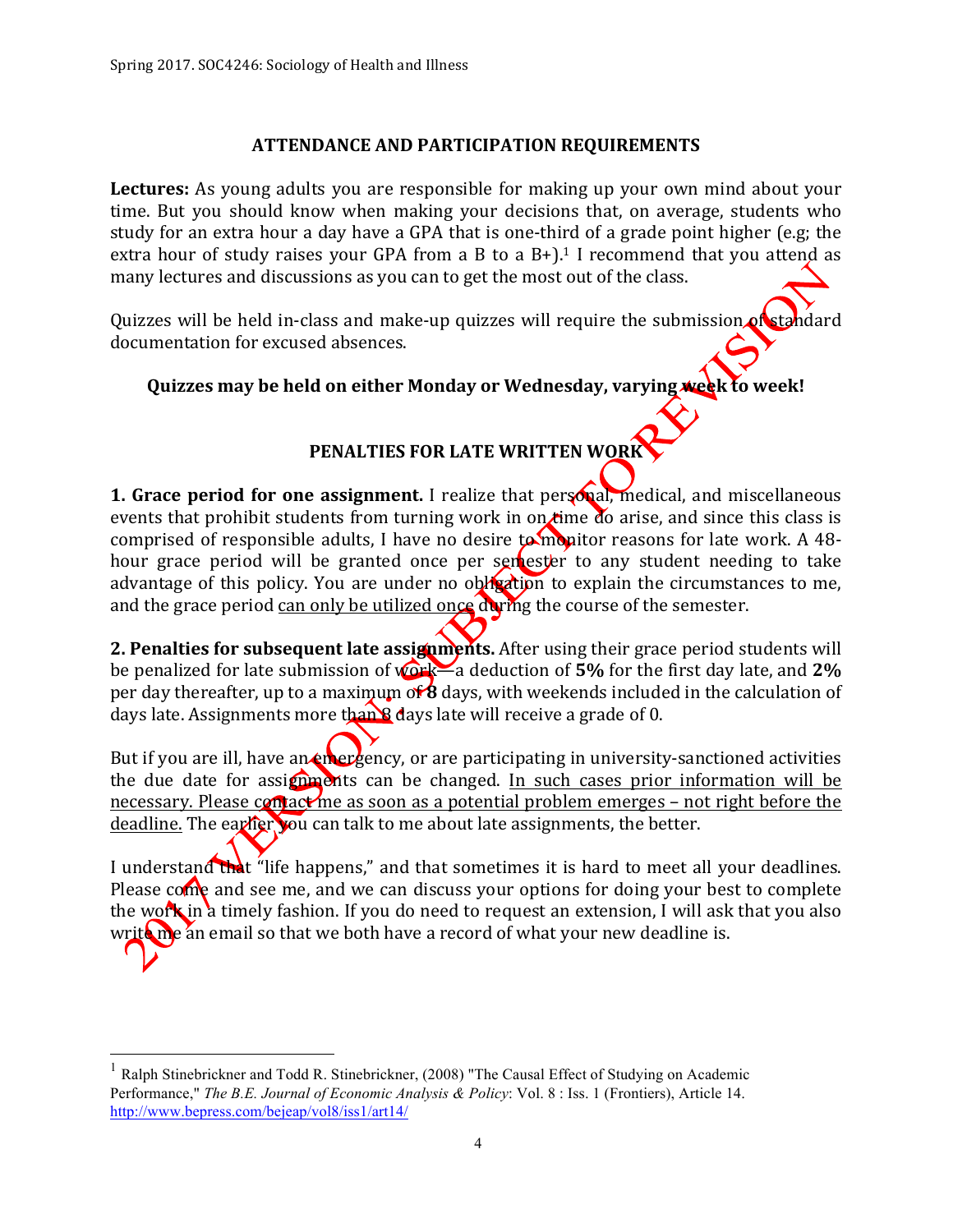#### **ACADEMIC INTEGRITY AND PLAGIARISM**

Academic integrity is about honesty - put simply it means *no cheating*. Academic integrity means that university staff and students, in their teaching and learning are expected to treat others honestly, fairly and with respect at all times. It is not acceptable to mistreat academic, intellectual or creative work that has been done by other people by representing it as your own original work.

Academic integrity is important because it is the core value on which the University's learning, teaching and research activities are based. The University of Minnesota's reputation for academic integrity adds value to your degree.

The University defines plagiarism as presenting someone else's work  $\overrightarrow{d}$  it were your own, whether you mean to or not. "Someone else's work" means anything that is not your own idea. Even if it is presented in your own style, you must acknowledge your sources fully and appropriately. This includes:

- $\cdot$  Material from books, journals or any other printed source
- $\div$  The work of other students or staff
- $\div$  Information from the internet
- $\div$  Software programs and other electronic material
- $\div$  Designs and ideas
- $\cdot$  The organisation or structuring of any such material

Find out more about plagiarism, how to avoid it and penalties, on the University's website: http://writing.umn.edu/tww/plagiarism/definitions.html

Plagiarism is prohibited at the University of Minnesota and is not worth the risk. Any enrolled student found guilty of plagiarism will be subject to disciplinary procedures under the Student Conduct Code and may be penalized severely. Consequences of being found guilty of plagiarism  $\cos$  include:

- 6. An oral or written warning
- 7. Academic probation
- 8. Suspension from the course or the University.

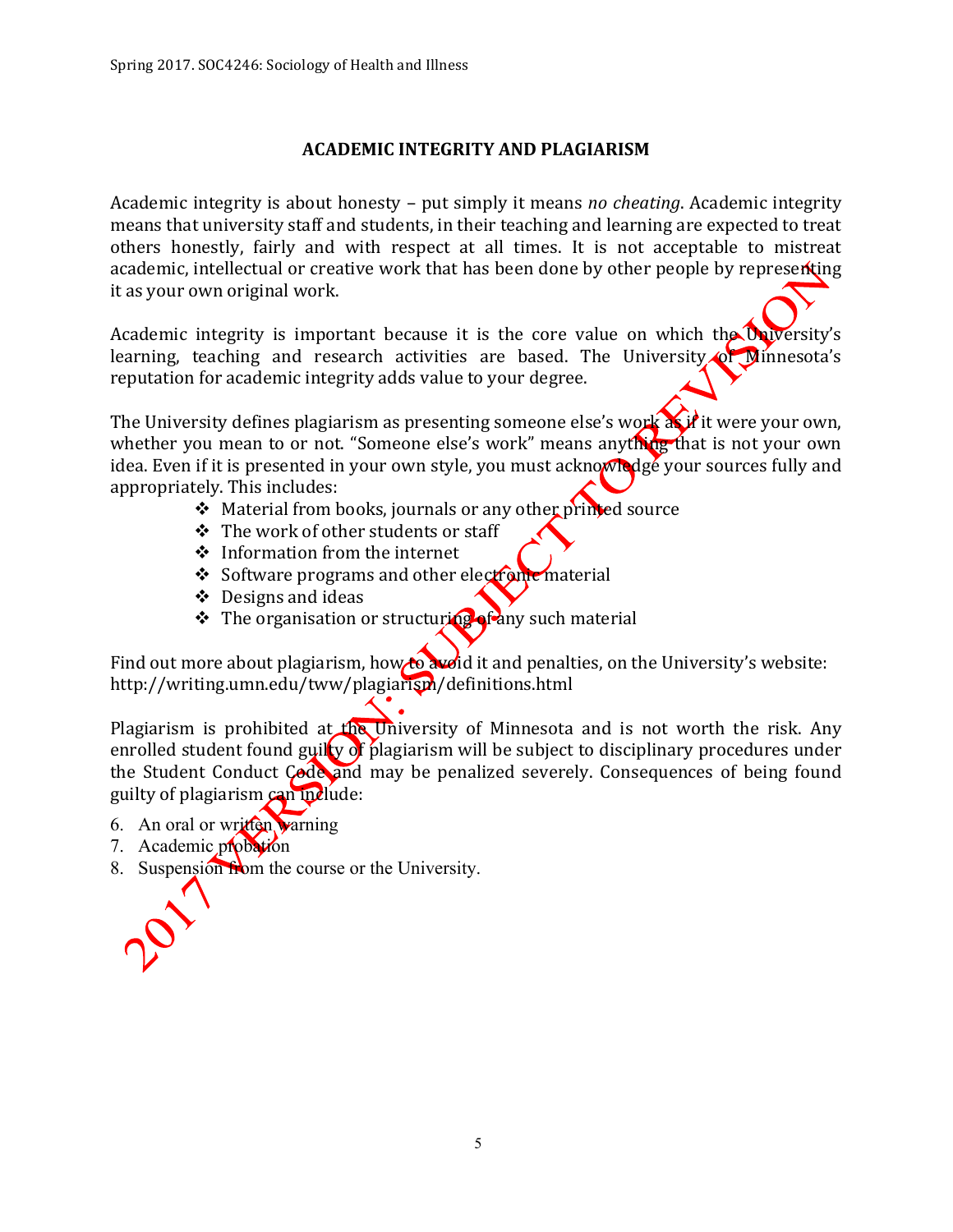## **SCHEDULE**

# Links to readings are provided on Moodle

| Week 1                 | <b>Introduction to class</b>                                                                   |
|------------------------|------------------------------------------------------------------------------------------------|
| Wednesday, 18 January  | Cockerham, Chapter 1<br>Cockerham and Scrambler "Medical Sociology and Sociological<br>Theory" |
| Week 2                 |                                                                                                |
| Monday, 23 January     | Introduction to medical records research and Assignment 1                                      |
| Wednesday, 25 January  | Quiz 1 (set by instructor)                                                                     |
|                        | Cockerham, Chapter 2                                                                           |
| Week <sub>3</sub>      | <b>Fundamental cause theory</b>                                                                |
| Monday, 30 January     | Fundamental cause theory                                                                       |
| Wednesday, 1 February  | Introduction to Integrated Health Interview Series                                             |
|                        |                                                                                                |
|                        | Cockerham, Chapter <sup>3</sup>                                                                |
|                        | Link and Phelan, HSB, 1995                                                                     |
|                        | Link and Phelan, Demography, 2016                                                              |
| Week 4                 | Gender and Health                                                                              |
| Monday, 6 February     | Cockerham, Chapter 4                                                                           |
| Wednesday, 8 February  | Annandale, "Health Status and Gender"                                                          |
|                        | Gorman and Read "Gender disparities in adult health"                                           |
| Week <sub>5</sub>      | Race and health                                                                                |
| Monday, 13 February    | Cockerham, Chapter 4                                                                           |
| Wednesday, 15 February | Williams et al, "Race, socioeconomic status, and health:                                       |
|                        | Complexities, ongoing challenges, and research opportunities"                                  |
|                        | Gracy, "Indigenous health: Determinants and disease patterns"                                  |
|                        | Read and Reynolds, "Gender Differences in Immigrant Health-The                                 |
|                        | Case of Mexican and Middle Eastern Immigrants"                                                 |
| Week 6                 | <b>Social stress and health</b>                                                                |
| Monday, 20 February    | Cockerham, Chapter 5                                                                           |
| Wednesday, 22 February |                                                                                                |
| Week 7                 | <b>Mental health and suicide</b>                                                               |
| Monday, 27 February    | Durkheim, "Suicide" (Moodle)                                                                   |
| Wednesday, 1 March     | <b>Additional readings on Moodle</b>                                                           |

6